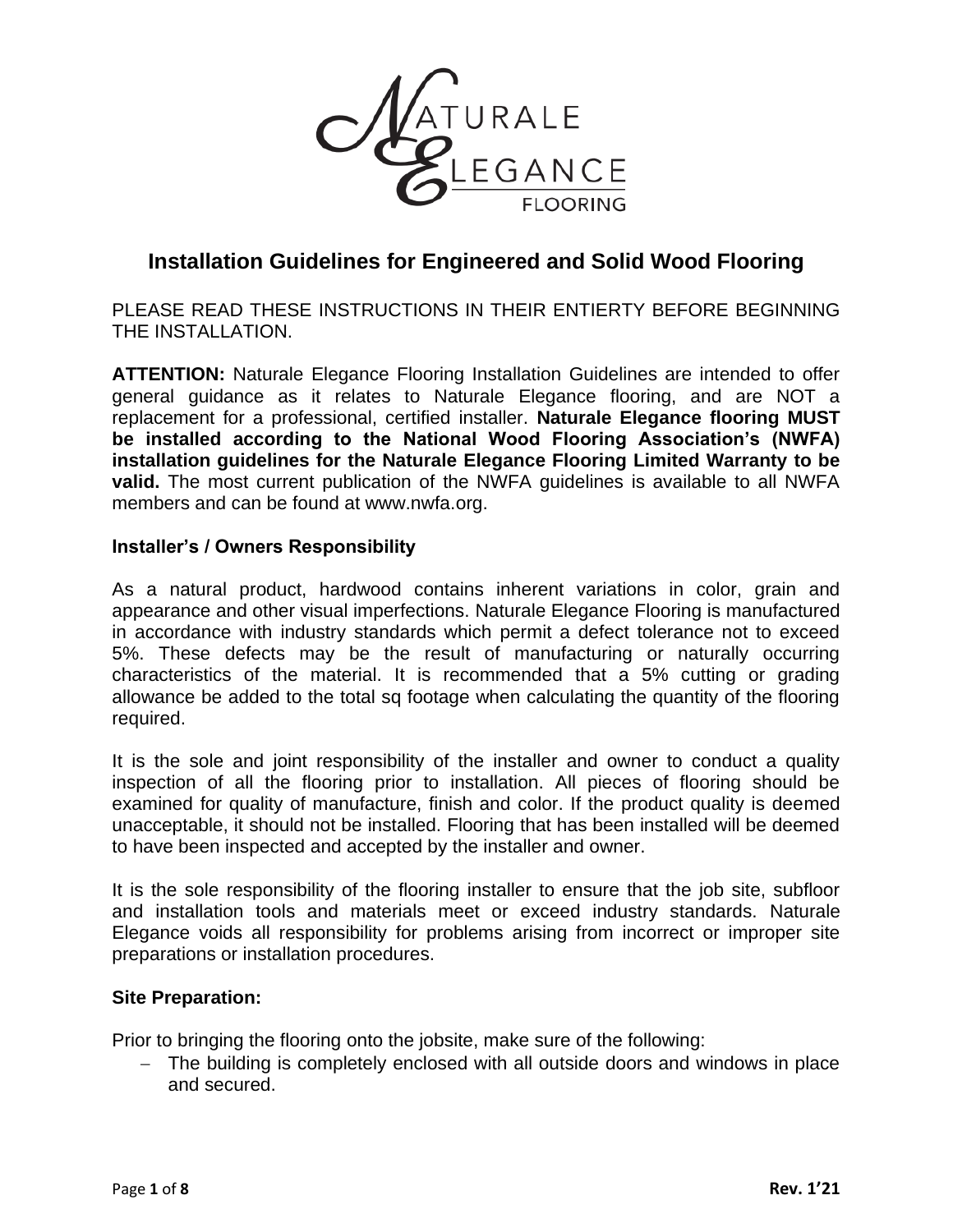- − All concrete, masonry, plastering, drywall, texturing, painting and other wet work is complete and has been allowed to cure and dry completely.
- − Basements and crawlspaces are dry. Crawlspaces must have no standing water and have a vapor barrier installed in accordance with local building codes.
- − Exterior surface drainage is directing water away from the house.
- − Interior heat and humidity levels can be controlled and maintained at recommended levels for the duration of the acclimation and installation period.
- − Sub-floor is properly prepared for installation.
- − Radiant heat must be tested and in operation for two weeks prior to installation.

#### **Recommended Use**

| <b>Grade Type</b>  | <b>Nail Down</b>       | <b>Glue Down</b>       | <b>Floating</b>        |
|--------------------|------------------------|------------------------|------------------------|
| Above Grade        | Yes                    | Yes                    | <b>Engineered Only</b> |
| On Grade           | Yes                    | Yes                    | <b>Engineered Only</b> |
| <b>Below Grade</b> | <b>Engineered Only</b> | <b>Engineered Only</b> | <b>Engineered Only</b> |

| <b>Subfloor Type</b>             | <b>Nail Down</b> | <b>Glue Down</b> | <b>Floating</b>        |
|----------------------------------|------------------|------------------|------------------------|
| Concrete                         | No               | Yes              | <b>Engineered Only</b> |
| Plywood & OSB                    | Yes              | Yes              | <b>Engineered Only</b> |
| Old wooden floor, particleboard, | No               | No               | <b>Engineered Only</b> |
| pressed board, non-wood subfloor |                  |                  |                        |

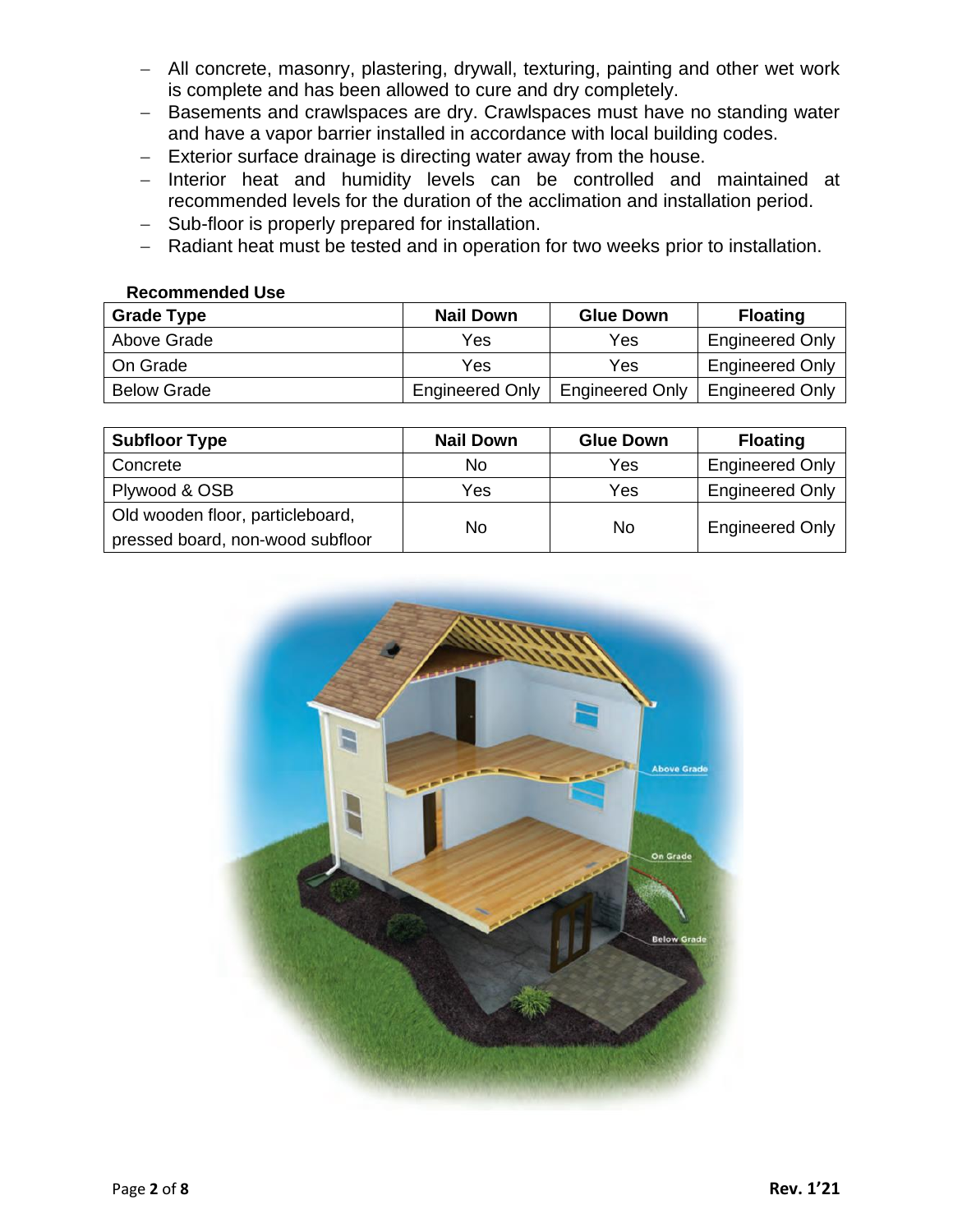# **Flooring Acclimation and Climate Control**

Climate control at the job site must be maintained with the temperature between 60°- 80°F and humidity at 35-55% before and during the installation. These conditions should be maintained for the two weeks prior to installation. This may require the use of an appropriate ventilation and/or humidification system including a humidifier or dehumidifier.

Flooring material should not be delivered to job site until the site has been acclimated as detailed above. After delivery, the flooring must be allowed to acclimatize in the room in which it will be installed for at least 72 hrs prior to installation. Failure to allow flooring to acclimate prior to installation may cause/exhibit stress, cracks, cupping, and squeaks. Do not open packages during the acclimation period. Leave boxes sealed until ready to start installation, and then open only as needed.

Moisture should be checked at the time of installation using a reputable wood flooring moisture meter. Multiple readings should be taken from several cartons and areas of the subfloor. The NWFA Guidelines state a good representative sample is typically 40 boards for every 1000 square feet of flooring. It will take longer for the planks in the middle of cartons or at the bottom of the carton stack to acclimate fully. Wood or plywood sub-floors should not exceed 12% EMC. The moisture content between the wood flooring and the subfloor should not exceed 2%. Acclimate to geographical location and your jobsite location. Never install a wood floor over a known moisture condition. For further acclimation cautions and procedures, see the NWFA Guidelines.

## **Wood Subfloor Preparation**

The installer and customer are jointly and solely responsible for ensuring that the subfloor is suitable for the flooring application and properly prepared for installation. Subfloor irregularities and undulations may cause any wood flooring installation to develop hollow spots between the flooring and subfloor and/or lead to noise, i.e., squeaking, popping, or crackling. These hollow spots are not the result of any wood floor manufacturing defect and are not covered by the flooring manufacturer warranty.

All wood subfloors must be clean, dry structurally sound and flat to within 3/16" in 6' or 1/4" in 10". All wood subfloors must be tested for moisture content and be constructed of the minimum thickness requirements according to NWFA Installation Guidelines.

Plywood sub-floors must meet local building code requirements. They must be secure to the joists, free of squeaks and protruding fasteners. Subfloor moisture content must not exceed 12% and the variance in moisture content between the subfloor and the flooring boards must not exceed 2%.

Laying direction for flooring over joist construction: Flooring should be laid at right angles to the floor joists and, if possible, in the direction of the longest dimension of the room. Alternatively, the flooring could be laid at a 45 degree angle to the joists. Flooring should not be installed parallel with the joists unless additional subfloor requirements have been met. See the NWFA's Installation Guidelines for additional information regarding installing wood flooring parallel to the floor joists.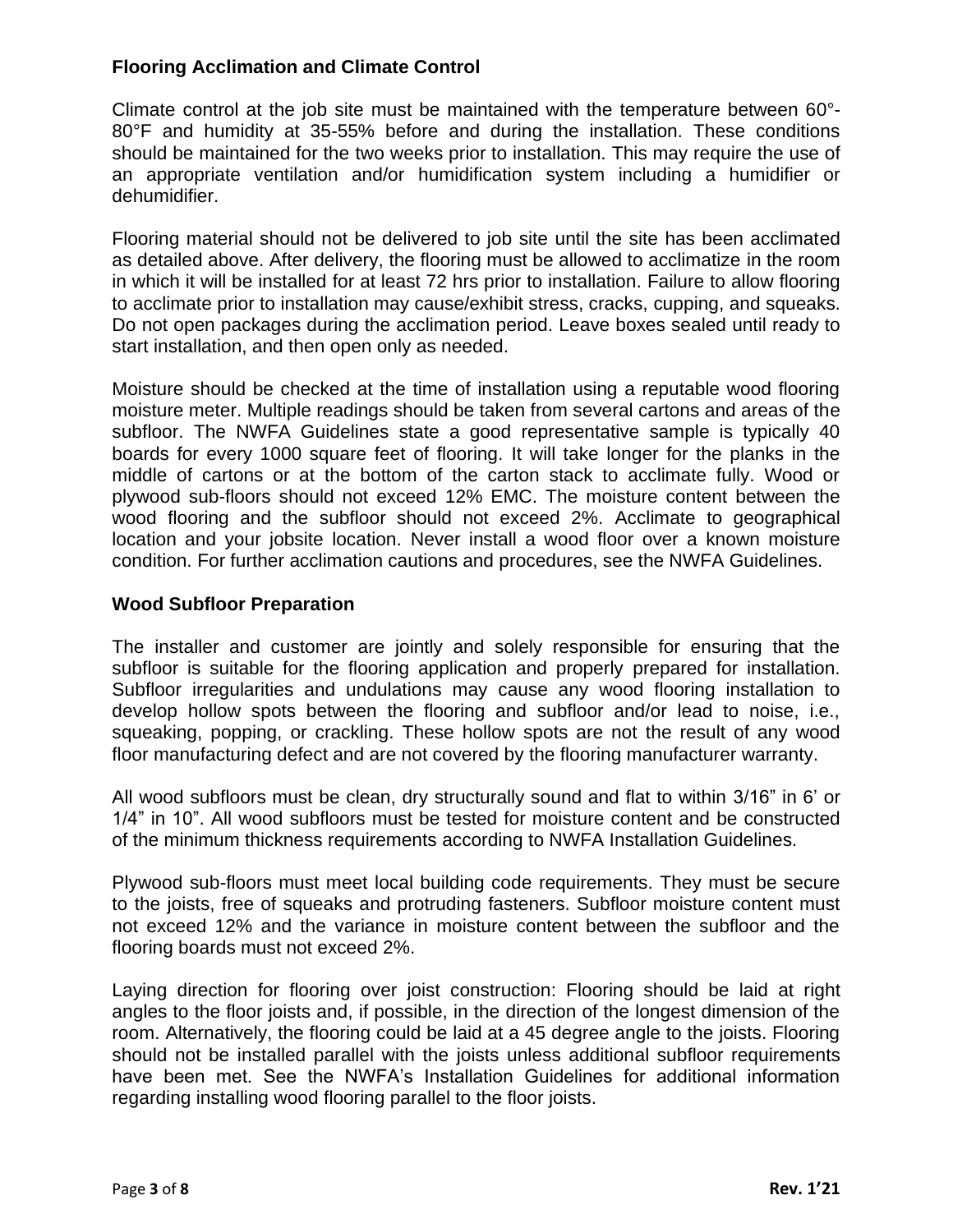# **Expansion Space**

Hardwood flooring will expand and contract with changes in ambient temperature and humidity. To allow for this, the expansion space around the entire perimeter of the floor between the flooring and the walls should be the same distance as the thickness of the flooring. Also leave this expansion space where the flooring will meet any vertical obstacle, such as stairs, pipes, door sills, tiles, cabinets, etc.

Note: In climates with extreme variations in humidity, it may be necessary to leave a larger expansion space.

## **Color Racking, Matching Trims & Installation**

Real hardwood contains natural color variations, and in any quantity of hardwood flooring there will be noticeable variations in color between the boards. In order to prevent color "grouping" in the finished floor, it is recommended that boards be racked (visually sorted) before installation to create a satisfactory and pleasing color arrangement. Immediately prior to installation, unpack 4 or 5 cartons to get a sense of the range of color variation and arrange the boards to achieve a satisfactory appearance. Leave the rest of the packages sealed and only open them as needed. If transition and/or trim moldings are to be used on the project, select boards that will closely match the adjoining moldings/trim pieces and set those selected flooring pieces aside to be installed against the trims.

When racking, inspect all boards for visible manufacturing defects. Boards with manufacturing defects in excess of industry standards (5% of total quantity) may be replaced by the dealer under the terms of the product warranty. Once installed, boards will be considered to have been accepted by the customer and will not be eligible for replacement.

#### **Nail Down and Glue Assisted Nail Down Installation**

Installation of the flooring should follow the NWFA's Installation Guidelines. For a copy of their guidelines, visit www.nwfa.org. In addition to their guidelines, these below points should be followed.

PLEASE NOTE: WHEN INSTALLING **ENGINEERED FLOORING**, A MANUAL OR PNEUMATIC NAIL GUN OR PNEUMATIC STAPLE GUN DESIGNED FOR USE WITH PREFINISHED ENGINEERED FLOORING MUST BE USED (ie; Powernail 50P; Powernail 50F or equivalent) AND HAVE A PROTECTION FOOT TO MINIMIZE DAMAGE TO THE FINISHED FLOORING.

WHEN INSTALLING **SOLID FLOORING**, A MANUAL OR PNEUMATIC NAIL GUN OR STAPLE GUN DESIGNED FOR USE WITH PREFINISHED SOLID FLOORING MUST BE USED. (ie; Powernail 445; Bostitch MIII or equivalent) AND HAVE A PROTECTION FOOT TO MINIMIZE DAMAGE TO THE FINISHED FLOORING.

Use of an incorrect fastener gauge and/or length may cause squeaking, crackling, popping or delamination of the ply's and is not considered a manufacturer defect.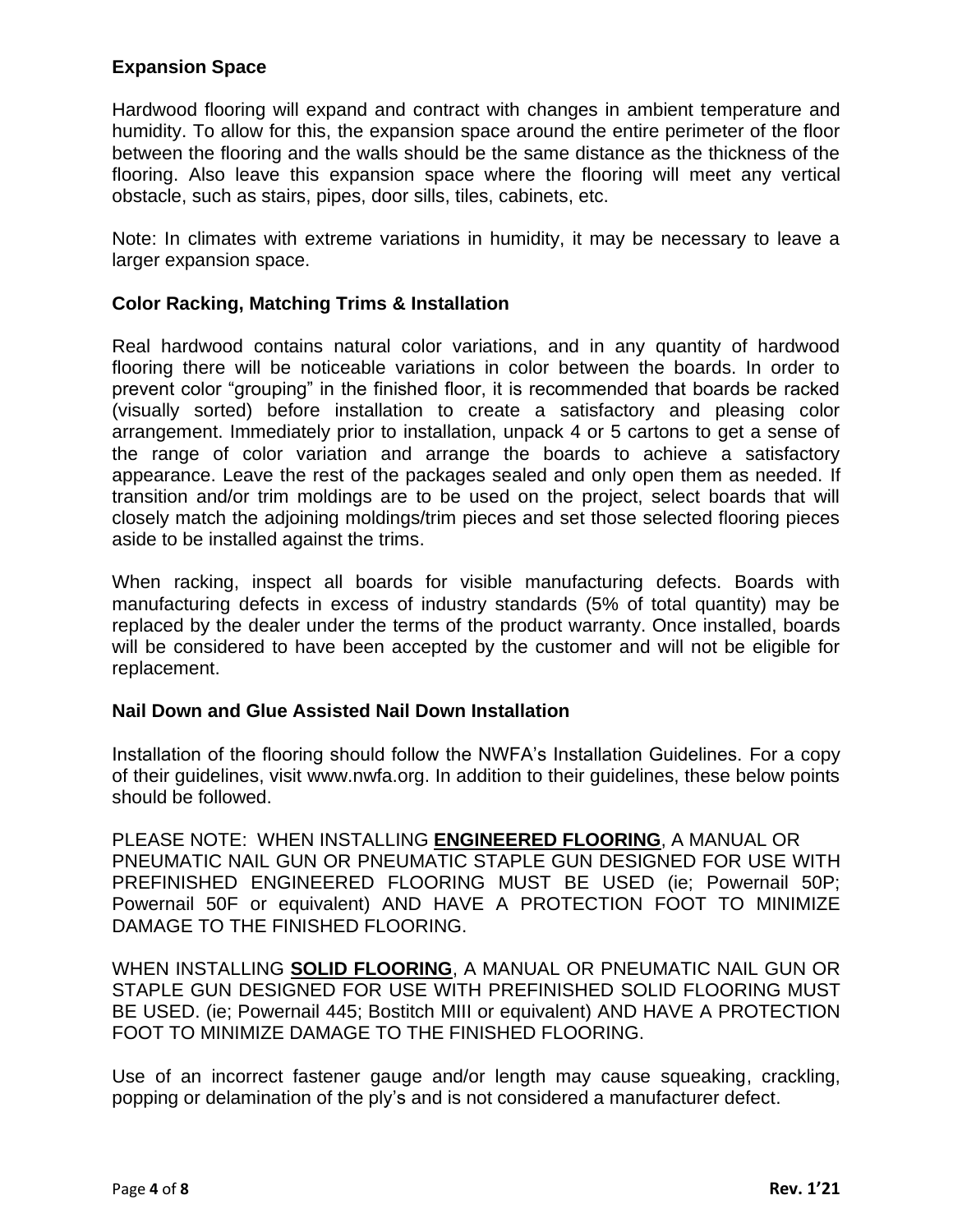When installing **ANY** Naturale Elegance Flooring, the minimum fastener length of **1 1/2"** is required. If your nailer does not accept a minimum **1 1/2"** fastener, it is an incorrect tool to install Naturale Elegance Flooring. Recommended fastener length and spacing:

Engineered T&G wood flooring

- 18g-20g cleat or narrow crowned (1/4") 18g staple. Not less than 1 1/2" in length.
- 3"-4" intervals along length of each board.
- 1"-2" from each end-joint of every board.
- Minimum 2 fasteners per board.

Solid plank T&G wood flooring 3/4" thick

- 15.5g, 16g, or 18g cleat or staple.
- Not less than 1 1/2" in length.
- 6"-8" intervals along length of each board.
- 1"-3" from each end-joint of every board.
- Minimum 2 fasteners per board.

Ensure plywood sub-floor is suitable and properly prepared. Verify moisture content is within allowable guidelines. A layer of 15 lb roofing felt, Aquabar B or building paper (no rosin paper) should be laid over the entire sub-floor to help retard moisture and minimize flooring noise.

Flooring movement due to seasonal changes may cause squeaks and pops and are not covered by the Naturale Elegance Flooring Structural Warranty. Due to the reduction in the number of fasteners used per square foot of flooring width, Naturale Elegance recommends for best performance, wide plank (greater than 4" in width) solid and engineered wood flooring be installed using the glue-assisted installation method. Utilizing both glue and mechanical fasteners can help reduce squeaking any popping during these seasonal changes. When this method is chosen, do not use a builder paper as mentioned above as glue assisted applications must have direct contact with the subfloor. Instead, a liquid, roll on vapor retarder can be applied prior to the installation if needed.

To perform a glue assisted nail down installation, utilize a premium grade MS polymer elastomeric adhesive (such as DriTac 7700 Easy Clean or equivalent) and apply adhesive to the subfloor or back of each board. Below are a few common patterns for adhesive on the plank.



Maintain proper expansion space when installing the flooring. At your staring and closing rows, the adhesives used to glue assist can be utilized in securing these boards as an alternative to top nailing.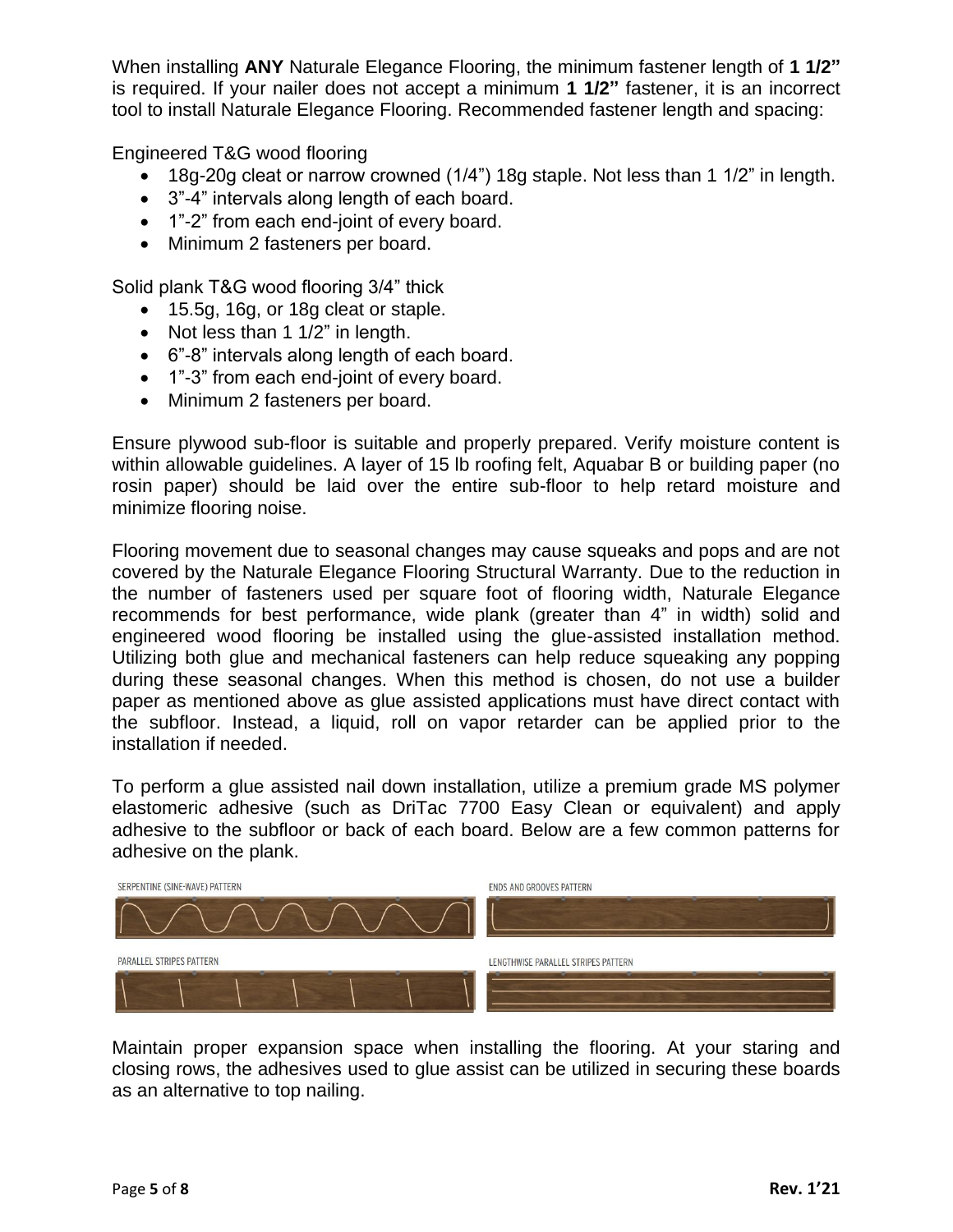IMPORTANT: When using a trigger-activated flooring nailer with the glue-assisted installation method, the installer must either stand on the flooring, or apply a downward pressure to the surface of each board as it is nailed. This will ensure the flooring does not lift away from the subfloor causing unnecessary vertical movement or hollow noises.

Where mechanical fasteners on a nail-down installation are the primary installation method, the nailing schedule should remain the same as normal installation for the flooring being installed utilizing the glue assist method. The addition of adhesive is not intended as a replacement fastener mechanism, rather supplemental to the mechanical fastener. For more Glue Assist recommendations and cautions, see the NWFA's Installation Guidelines.

Install moldings and transitions as required. Ensure baseboard moldings are affixed to the wall, not the floor. The floor may be used immediately.

# **Concrete Subfloor Preparation**

Concrete subfloors must have a minimum 3000 psi rating and have a Concrete Surface Profile (CSP) of somewhere between CSP 1 and CSP 4. Moisture testing should be performed utilizing a Calcium Chloride Test following the ASTM F-1869 testing procedures or a Relative Humidity Test following the ASTM 2170 testing procedures. If these test show over 75% (RH test) or above 3 lbs (Calcium Chloride test), a vapor barrier is required over the slab prior to instillation. Contact your adhesive manufacturer for a recommended vapor barrier that would be compatible with your adhesive.

The slab should be flat to within a minimum tolerance of 1/8" in 6', or 3/16" in 10". The slab must be free from any non-compatible contaminants or foreign materials such as sealers, curing compounds, waxes, oils, paint, dust, or drywall compounds, that might prevent adhesive bond. If your project needs a leveling compound, contact your adhesive manufacturer for a recommended leveling/patch product.

Additional concrete subfloor preparation information can be found in the NWFA's Installation Guidelines.

## **Glue Down Installation – Engineered Flooring ONLY**

Installation of the flooring should follow the NWFA's Installation Guidelines. For a copy of their guidelines, visit www.nwfa.org. In addition to their guidelines, these below points should be followed.

Naturale Elegance engineered flooring can be glued directly to concrete sub-floor or wood sub-floor, on the ground floor and second floor or below grade. Not to be installed over vinyl. Ensure subfloor is suitable and properly prepared per subfloor preparations noted above. Verify moisture content is within allowable guidelines.

Maintain proper expansion space when installing the flooring. Use an adhesive specially designed for wood flooring installation. Recommend Solvent or Modified Silane based urethane adhesives: (ie; DriTac Crush, Pallmann P5, P7 or equivalent.) Follow the installation procedure recommended by the adhesive manufacturer including spread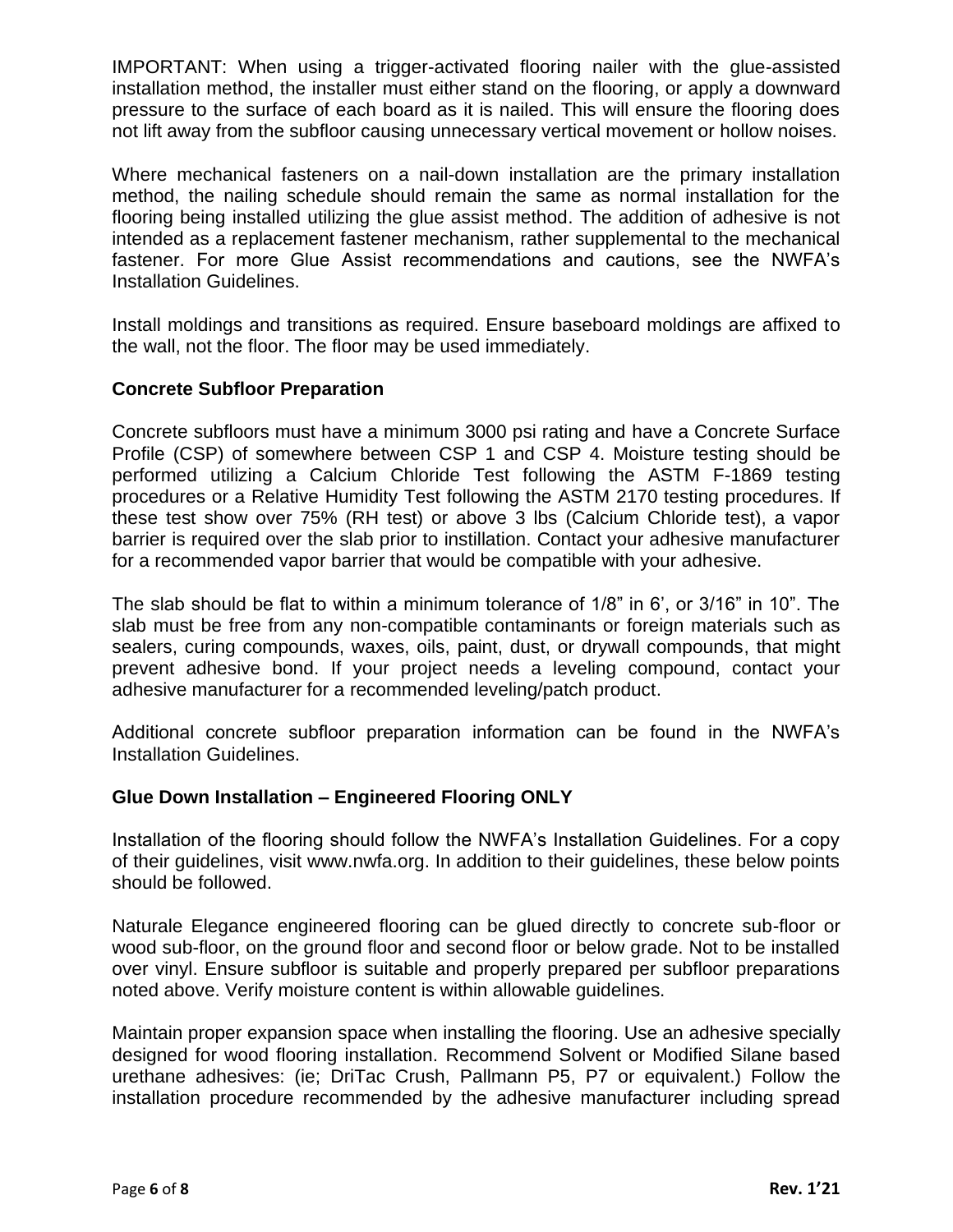rate, trowel size, open time, working time, and flash time as necessary. Spread the adhesive as instructed up to and along the working line. Use proper cleaners for the glue type selected to ensure that no glue or adhesive residue is left on the finished flooring after installation. The use of flooring straps is recommended vs the use of tape on the surface to hold planks together while the adhesives dry.

Only spread enough glue to install what can be set in within the working time of the adhesive. Planks can be set directly into wet glue. Use a 100-150 lb roller if suggested by the adhesive manufacturer. Keep the floor free from foot traffic for a minimum of 24 hours.

# **Floating Installation – Engineered Flooring ONLY**

Installation of the flooring should follow the NWFA's Installation Guidelines. For a copy of their guidelines, visit www.nwfa.org. In addition to their guidelines, these below points should be followed.

Naturale Elegance engineered flooring is suitable for floating installation at any grade level. Engineered wood flooring may be floated over most subfloors. Ensure subfloor is suitable as described in the corresponding subfloor preparation section above. Verify moisture content is within allowable guidelines. For floating floor installation method, all substrates should be flat to within a minimum tolerance of 1/8" in 6' or 3/16" in 10'.

Install a floating hardwood floor underlayment (DriTac 8302 Double Impact or equivalent). Butt edges and do not overlap joints. If the pad does not include an attached tape, tape all joints using a waterproof tape with no wrinkles. Never mechanically fasten the isolation barrier with screws, nails, or staples as this will severely diminish the acoustical values of the barrier.

Maintain proper expansion space when installing the flooring. The use of a T&G adhesive (Pallmann P13 T&G adhesive or an equivalent D3 rated PVA adhesive) can be used at the joints of the flooring. Apply to the inside bottom edge of the end groove and side grove. Use a pull bar to tighten end joint and knocking block for the side. Do not use a mallet to strike the flooring as this can damage the edges of the finished product. The use of flooring straps is recommended vs the use of tape on the surface to hold planks together while the adhesives dry.

Once entire surface is covered, remove the expansion spacers and straps and install moldings to cover expansion joints, making sure to not fasten moldings to the flooring. After installation, keep the floor free from foot traffic for a minimum of 24 hours.

## **Radiant Heat for Engineered Flooring**

Naturale Elegance engineered hardwood products **(EXDLUDING HICKORY PRODUCTS)** can be installed over radiant heat systems that are approved for hardwood flooring installations. The only installation methods that would be recommended over a radiant heat system would be Full Spread Glue Down installation or Glue Assisted Nail Down installation (if allowed by the radiant heat manufacturer). Do not float any Naturale Elegance Flooring over a radiant heated floor.